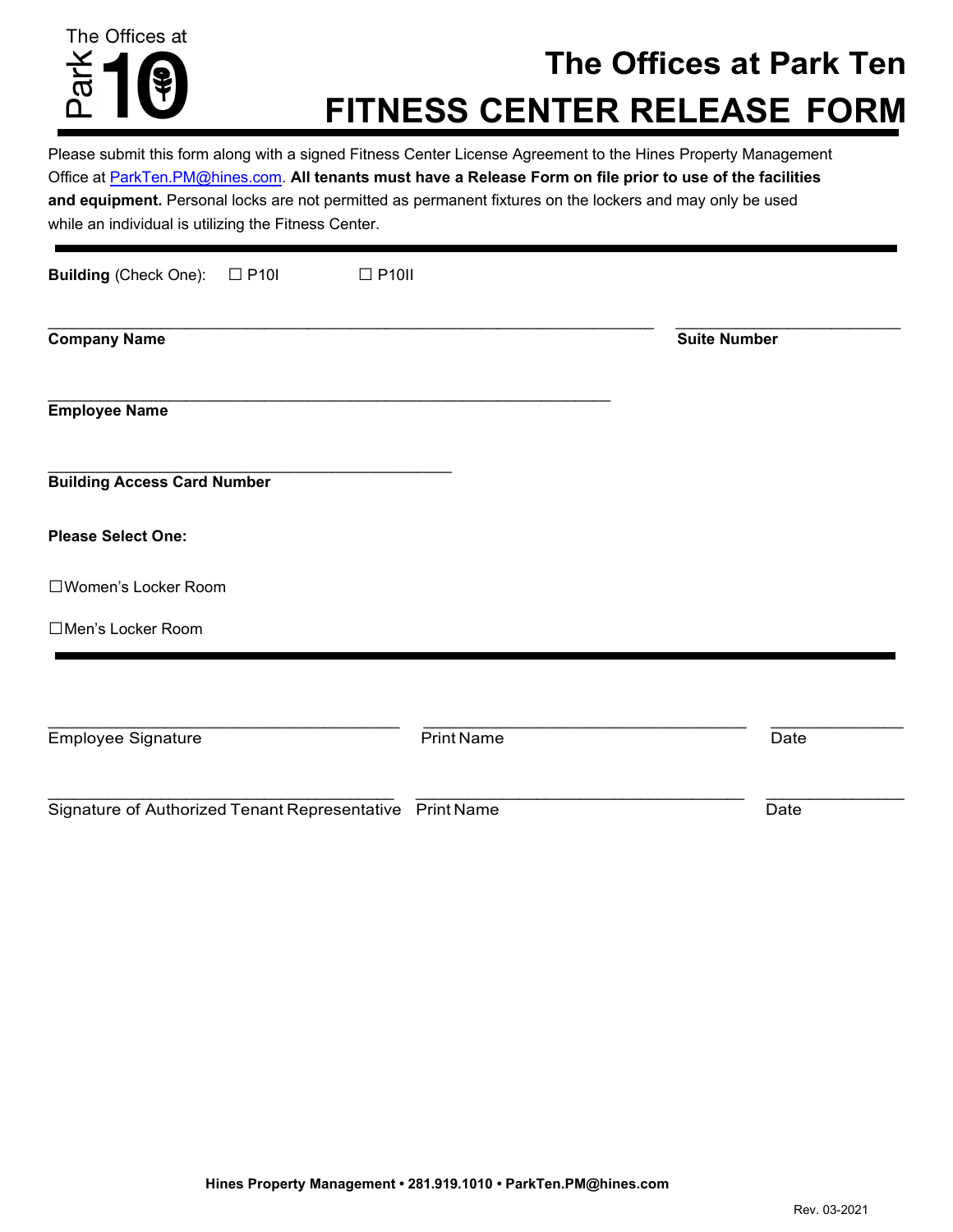#### **FITNESS CENTER LICENSE AGREEMENT**

**THIS FITNESS CENTER LICENSE AGREEMENT** (the "Agreement"), dated 202, is by and between **FSP PARK TEN LIMITED PARTNERHSIP** ("Licensor") with an address of c/o Hines Interests Limited Partnership, 16285 Park Ten Place, Suite 110, Houston, Texas 77084, and the undersigned ("Licensee").

## **R E C I T A L S:**

A. Licensor is the owner of the buildings commonly known as The Offices at Park Ten, Phase I (the "Buildings"), located at 16825 Park Ten Place, Harris County, Texas.

B. Licensee is an employee of a tenant in the Buildings,

(the "Tenant"), pursuant to that certain lease by and between Tenant and Licensor (the "Lease"), for certain leased premises in the Buildings (the "Leased Premises") more particularly described in the Lease.

C. Licensor has agreed to provide a fitness center (the "Fitness Center") in the Buildings for use by tenants of the Buildings and their respective employees.

D. Licensor desires to grant to Licensee and Licensee wishes to accept from Licensor a nonexclusive, revocable license to use the Fitness Center in accordance with the terms and conditions of this Agreement.

#### **A G R E E M E N T S:**

Now, therefore, in consideration of the recitals and the agreements set forth below, and for other good and valuable consideration, the receipt and sufficiency of which are hereby acknowledged, Licensor and Licensee agree as follows:

1. Premises and Term. Licensor hereby grants to Licensee a revocable, non-exclusive license to use the Fitness Center for the purposes set forth in Section [2](#page-1-0) below. The term of this Agreement (the "Term") shall begin on the date hereof and, unless sooner terminated or revoked by Licensor, shall expire on the earlier to occur of the expiration or termination of: (i) Licensee's employment with Tenant, (ii) the Lease, or (iii) Tenant's right of possession of the Leased Premises. Notwithstanding anything herein to the contrary, Licensor may terminate this Agreement and the license granted hereunder or otherwise close the Fitness Center at any time and for any reason or no reason whatsoever. The non-exclusive, revocable license granted hereunder to Licensee to use the Fitness Center may be terminated by Licensor as provided herein, without payment of a termination fee or other consideration, and any such termination by Licensor shall not affect the Lease, constitute a default under the Lease by Licensor or otherwise entitle Tenant or Licensee to any remedies or damages arising out of or resulting from such termination.

<span id="page-1-0"></span>2. Use. Licensee shall use the Fitness Center for the sole and exclusive purposes of physical fitness and exercise training, and the activities, facilities, programs and services offered or available at the Fitness Center from time to time, including but not limited to the use of equipment and machinery in connection therewith (the "Use"). Licensee acknowledges and agrees that it shall not permit or invite or allow any person or guest to enter into or use the Fitness Center.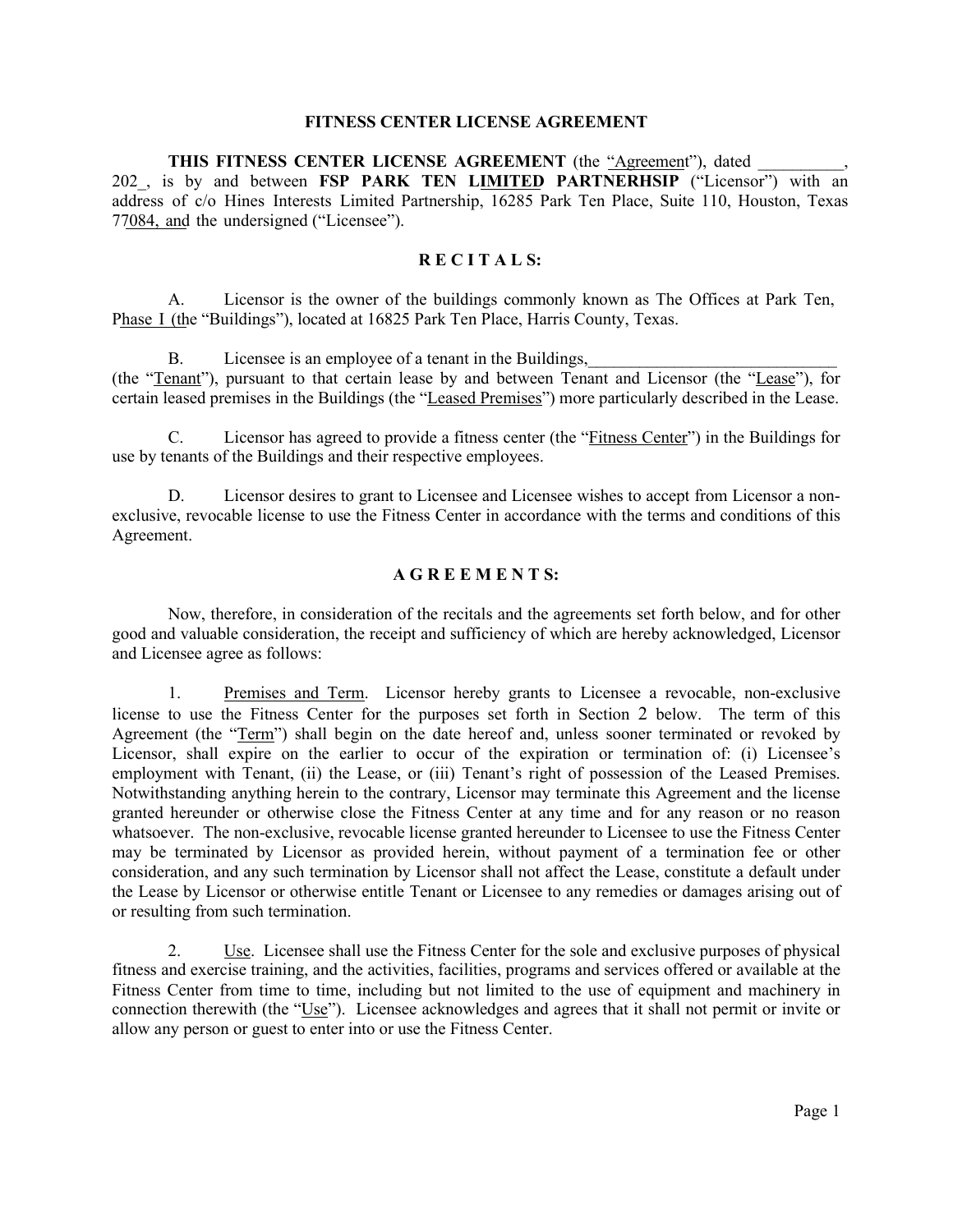3. Acknowledgment of Risks. Licensee acknowledges and agrees that: (i) each person, including Licensee, has a different physical capacity for participating in physical fitness and exercise training, (ii) there are inherent hazards, risks and dangers with physical fitness and exercise training, (iii) injuries are relatively common and despite the age, experience or level of fitness of the participant, such injuries are often difficult to avoid, and (iv) Licensee is subject to harm, injury and damage from physical fitness and exercise training and that no preplanning can eliminate, prevent or control such hazards, risks and dangers. Notwithstanding the foregoing, Licensee desires to use the Fitness Center for the Use. Licensee's use of the Fitness Center is strictly voluntary. Licensee's use of the Fitness Center is at Licensee's sole risk and Licensee expressly, knowingly, voluntarily, unconditionally and willingly assumes any and all risk of personal injury, bodily injury, illness, death, property loss, damage or theft or any other Claim (as defined below) (collectively, "Harm") arising out of, resulting from, in connection with and related to Licensee's Use of the Fitness Center. Licensee hereby assumes all responsibility for its Use of the Fitness Center.

4. Statement of Fitness for Exercise. Licensee represents and warrants to Licensor that it is physically sound and suffering from no condition, impairment, disease, infirmity or other illness that would prevent its participation in the Use of the Fitness Center. Licensee represents and warrants to Licensor that it has had a physical examination by a medical doctor licensed by the State of Texas and has received the consultation and permission from such medical doctor licensed by the State of Texas to participate in a physical fitness program, and the Use of the Fitness Center.

5. **Risk of COVID 19 Exposure.** Licensee acknowledges that novel coronavirus ("COVID 19") infections have been confirmed throughout the United States, including Texas. The Centers for Disease Control ("CDC") and Prevention ("CDC") has advised that COVID-19 is transmitted mainly from person-to-person, including through respiratory droplets, and may be spread by people who are not showing symptoms. Licensee understands that there is an inherent risk of exposure to COVID 19 through use of the Fitness Center. Licensee certifies that it will not enter the Fitness Center if tested positive for COVID 19 within the last thirty (30) days or been exposed to someone that has tested positive for COVID 19 or is believed to have contracted COVID 19 within the last thirty (30) days, nor will enter the Fitness Center if experiencing any of one of the following known symptoms of COVID 19: fever or chills, cough, shortness of breath or difficulty breathing, fatigue, muscle or body aches, headache, new loss of taste or smell, sore throat, congestion or runny nose, nausea or vomiting, or diarrhea.

6. Responsibility to Minimize COVID 19 Risk. Licensee agrees to follow CDC guidelines for minimizing the risk of COVID 19 spread, including maintaining appropriate physical distance from other persons, hand washing, cleaning and disinfecting, and following local ordinances regarding the use of gyms or other public spaces. Licensee further agree to follow any oral instructions or directions given by the employees, agents or representatives of Licensee at the Fitness Center. Licensee agrees that its failure to use the Fitness Center in accordance with the Rules and Regulations or as directed by such agents or representatives at the Fitness Center may result in the permanent loss of privileges to use the Fitness Center.

7. Waiver and Release and Indemnity. **Licensee intends to use the Fitness Center for the Use and in consideration thereof, Licensee hereby RELEASES, ACQUITS AND FOREVER DISCHARGES, and WAIVES any and all past, present and future claims, losses, costs (including, but not limited to, costs of defense or settlement, attorneys' fees and court costs), expenses, liabilities, demands or causes of action (collectively referred to as the "Claims"), from and against Licensor, Hines Interests Limited Partnership ("Hines") and their respective partners, members, managers, officers, directors, shareholders, subsidiaries, representatives, affiliates, employees, staff,**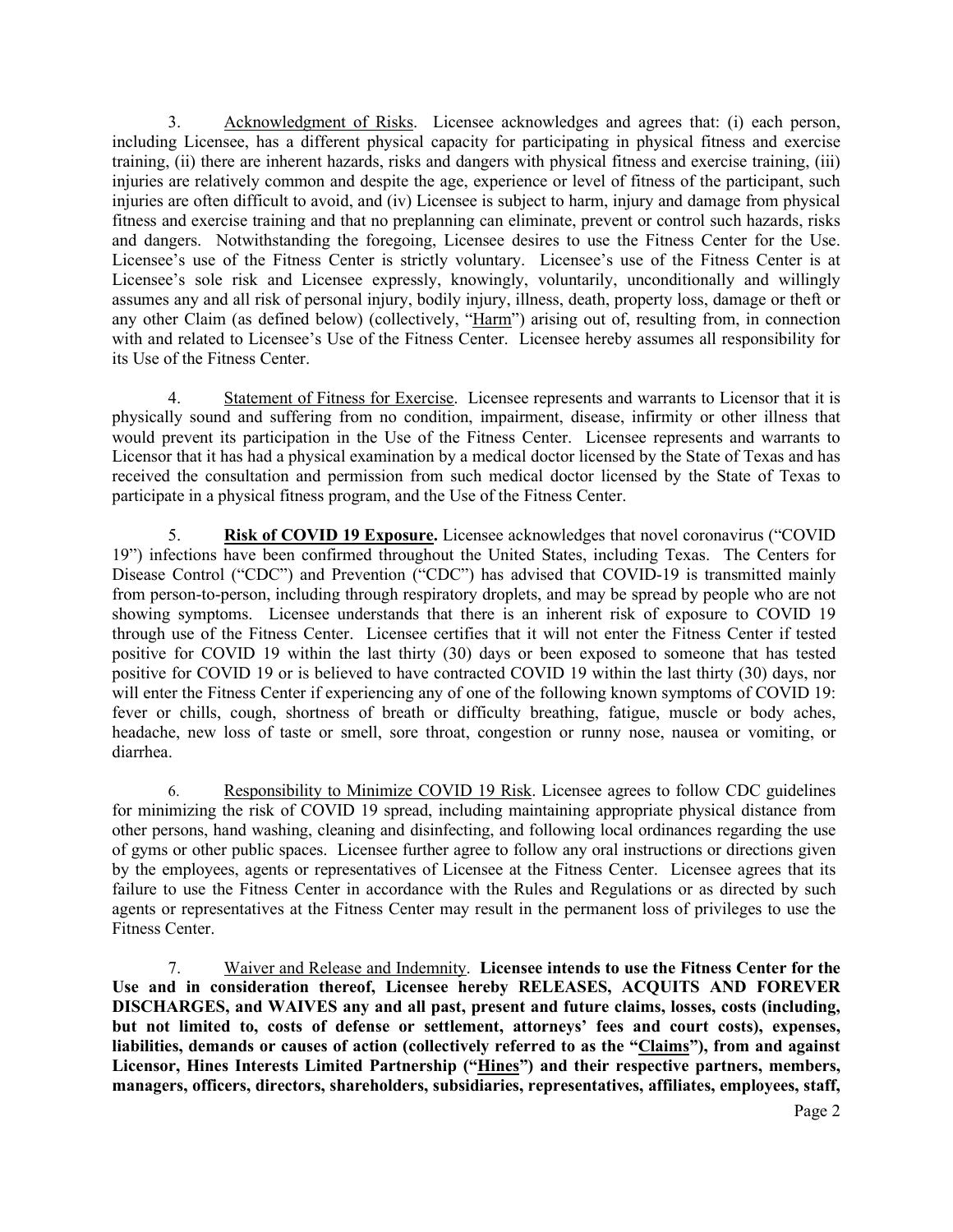**agents and all others acting on behalf of Licensor or Hines (collectively referred to as the "Indemnified Parties") that arise out of, result from, are in connection with, or that relate to Licensee's entry into and Use of the Fitness Center, and Licensee covenants and agrees not to sue any of the Indemnified Parties for such Claims or any Harm in connection therewith. The releases, waivers and indemnities contained in this Agreement expressly shall apply regardless of whether the Claims to be released, waived or indemnified against or Harm in connection therewith arise, or are alleged to arise, from the NEGLIGENCE (WHETHER SOLE, JOINT OR CONCURRENT), GROSS NEGLIGENCE, NEGLIGENCE PER SE, and/or STRICT LIABILITY of any of the Indemnified Parties. LICENSEE SHALL INDEMNIFY, DEFEND AND HOLD HARMLESS THE INDEMNIFIED PARTIES FROM AND AGAINST ANY AND ALL CLAIMS ARISING OUT OF, RESULTING FROM, RELATING TO OR IN CONNECTION WITH ANY CLAIMS OF ANY PERSON OR PERSONS ARISING OUT, RELATED TO, IN CONNECTION WITH OR IN ANY WAY RESULTING FROM OR CAUSED IN ANY WAY BY (I) LICENSEE'S ENTRY INTO AND USE OF THE FITNESS CENTER, (II) ANY ACT, OMISSION, OR NEGLIGENCE OF LICENSEE OR THE INDEMNIFIED PARTIES, (III) ANY AND ALL ACCIDENTS WITHIN, OR DAMAGE TO THE PROPERTY OF ANY PERSON (INCLUDING, WITHOUT LIMITATION, LICENSEE) LOCATED IN, ON OR ABOUT THE FITNESS CENTER, AND (IV) HARM IN, ON OR ABOUT THE FITNESS CENTER. THE INDEMNIFIED PARTIES SHALL NOT BE LIABLE TO LICENSEE, LICENSEE'S HEIRS, REPRESENTATIVES, SUCCESSORS AND ASSIGNS FOR ANY HARM ARISING OUT OF, IN CONNECTION, RESULTING FROM WITH OR RELATED TO LICENSEE'S USE OF THE FITNESS CENTER.** This Section shall survive the expiration or termination of this Agreement.

8. Compliance with all Applicable Laws. Licensee, at its sole cost and expense, shall at all times during the Term hereof comply with all applicable laws, ordinances, rules, regulations and requirements of any governmental authority having jurisdiction over Licensee's entry into and Use of the Fitness Center. Licensee, at its sole cost and expense, shall comply in all respects with the rules and regulations for its use of the Fitness Center established by Licensor from time to time. Licensor, at its sole and exclusive discretion, shall establish the hours of operation of the Fitness Center.

9. Security. **LICENSEE SPECIFICALLY ACKNOWLEDGES THAT LICENSOR HAS NO DUTY TO PROVIDE SECURITY FOR ANY PORTION OF THE FITNESS CENTER AND LICENSEE HAS ASSUMED SOLE RESPONSIBILITY AND LIABILITY FOR THE SECURITY OF ITSELF AND ITS PROPERTY, IN, ON, ABOUT OR WITHIN THE FITNESS CENTER. NOTWITHSTANDING ANYTHING HEREIN TO THE CONTRARY, LICENSEE EXPRESSLY ACKNOWLEDGES AND AGREES THAT TO THE EXTENT LICENSOR ELECTS TO PROVIDE ANY SECURITY, LICENSOR IS NOT WARRANTING THE EFFICACY OF ANY SUCH SECURITY PERSONNEL, SERVICES, PROCEDURES OR EQUIPMENT AND THAT LICENSEE IS NOT RELYING AND SHALL NOT HEREAFTER RELY ON ANY SUCH PERSONNEL, SERVICES, PROCEDURES OR EQUIPMENT. LICENSOR SHALL NOT BE RESPONSIBLE OR LIABLE IN ANY MANNER FOR FAILURE OF ANY SUCH SECURITY PERSONNEL, SERVICES, PROCEDURES OR EQUIPMENT TO PREVENT OR CONTROL, OR APPREHEND ANY ONE SUSPECTED OF CAUSING HARM IN, ON OR AROUND THE FITNESS CENTER.**

10. Final Release. Licensee represents that it thoroughly and completely understands that this Agreement contains a complete and final release and indemnity, that it is freely and voluntarily entering into this Agreement, and that no representations, promises or statements made or allegedly made by the Indemnified Parties has influenced Licensee in causing him/her to sign this Agreement.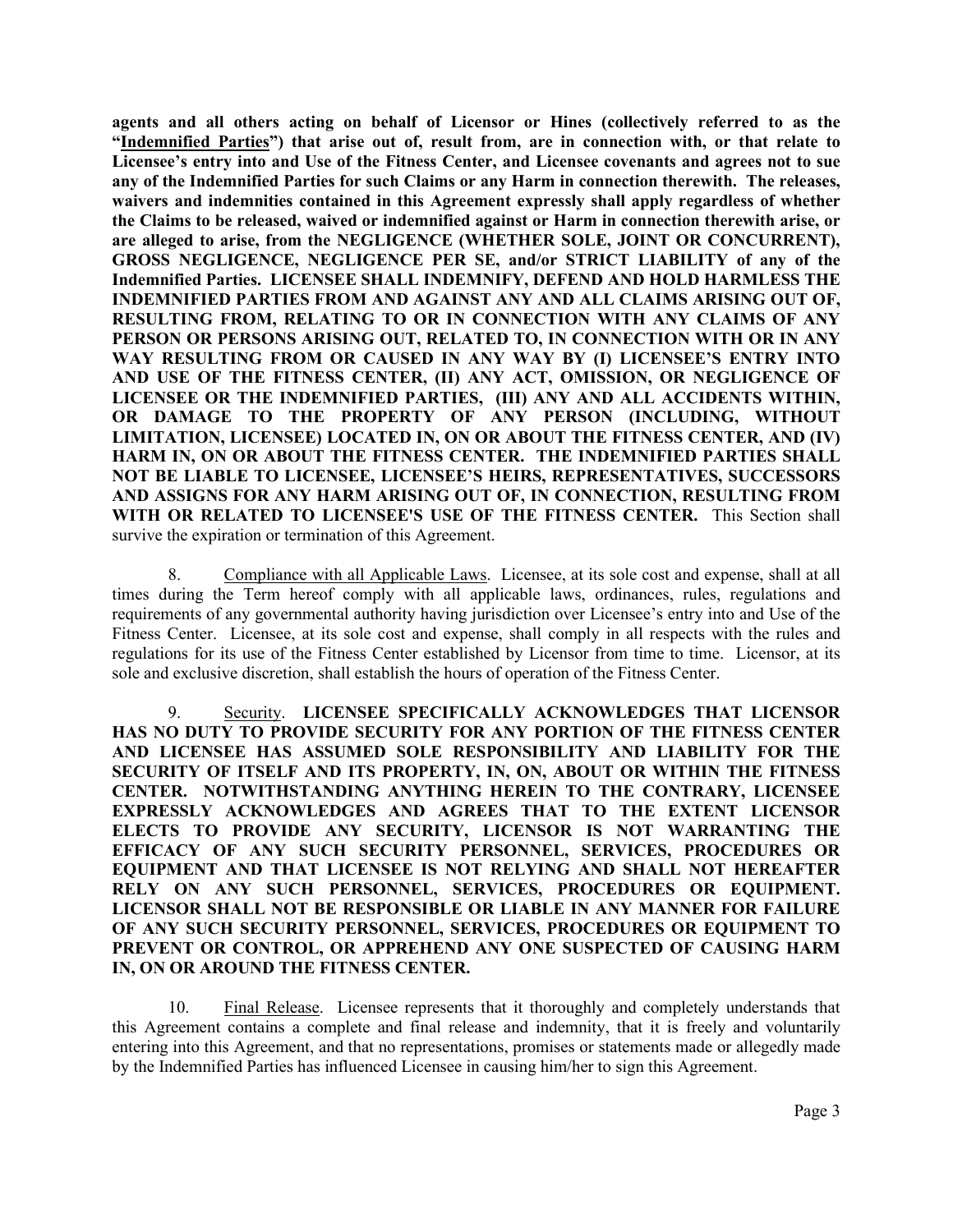11. Waiver of Jury Trial. **IN ANY LAWSUIT OR OTHER PROCEEDING INITIATED UNDER, IN RELATION TO, ARISING OUT OF, RESULTING FROM, OR IN CONNECTION WITH THIS AGREEMENT OR THE PARTIES HERETO, WHETHER CONTRACTUAL, STATUTORY, AT LAW OR AT EQUITY OR OTHERWISE INVOLVING LICENSOR AND LICENSEE, LICENSOR AND LICENSEE HEREBY WAIVE ANY AND ALL RIGHTS THAT THEY MAY HAVE TO TRIAL BY JURY. LICENSOR AND LICENSEE HEREBY ACKNOWLEDGE AND AGREE THAT THIS WAIVER OF JURY TRIAL IS CONSPICUOUS AND HAS BEEN SPECIFICALLY BARGAINED FOR BY LICENSOR AND LICENSEE, AND LICENSOR AND LICENSEE KNOWINGLY, WILLINGLY AND VOLUNTARILY ENTER INTO THIS WAIVER OF TRIAL BY JURY. LICENSOR AND LICENSEE REPRESENT THAT LICENSOR AND LICENSEE EACH HAS READ THIS WAIVER OF JURY TRIAL, HAD AN OPPORTUNITY TO DISCUSS SUCH WAIVER OF JURY TRIAL WITH AN ATTORNEY AND KNOWINGLY, WILLINGLY AND VOLUNTARILY ENTERED INTO THIS PROVISION. LICENSOR AND LICENSEE EACH ACKNOWLEDGES AND AGREES THAT IT UNDERSTANDS THE IMPLICATIONS OF THIS WAIVER OF JURY TRIAL. THIS WAIVER OF JURY TRIAL HAS BEEN BARGAINED FOR BETWEEN LICENSOR AND LICENSEE, AND IF LICENSEE REQUIRED LICENSOR TO AGREE TO A JURY TRIAL, THE TERMS, CONDITIONS AND ECONOMICS OF THIS AGREEMENT BETWEEN THE PARTIES WOULD HAVE BEEN AFFECTED AND IN CONSIDERATION THEREFOR, LICENSEE HAS AGREED TO THIS WAIVER OF JURY TRIAL.** This Section shall survive the expiration of termination of this Agreement.

## 12. Miscellaneous Agreements.

a. This Agreement and the rights of Licensee hereunder are not assignable or transferable by Licensee.

b. The terms, covenants, conditions and provisions contained in this Agreement shall be binding upon and inure to the benefit of Licensor and Licensee, and their respective heirs, representatives, successors and permitted assigns.

c. This Agreement shall be governed by and construed in accordance with the laws of the State of Texas. Licensor and Licensee each does hereby covenant and agree that jurisdiction and venue with respect to all actions and proceedings instituted by either party to enforce this Agreement or to otherwise seek a declaration of rights under this Agreement shall be in Harris County, Texas, and any lawsuit filed and prosecuted in connection therewith shall be exclusive in any State District Court of Harris County, Texas, or in any United States District Court for the Southern District of Texas, Houston Division.

d. All notices, demands and requests which may be given, or which are required to be given by either party to the other, and any exercise of a right of termination provided by this Agreement, shall be in writing and shall be deemed effective when personally delivered to the intended recipient at the address set forth above for Licensor or the Leased Premises for the Licensee, as applicable.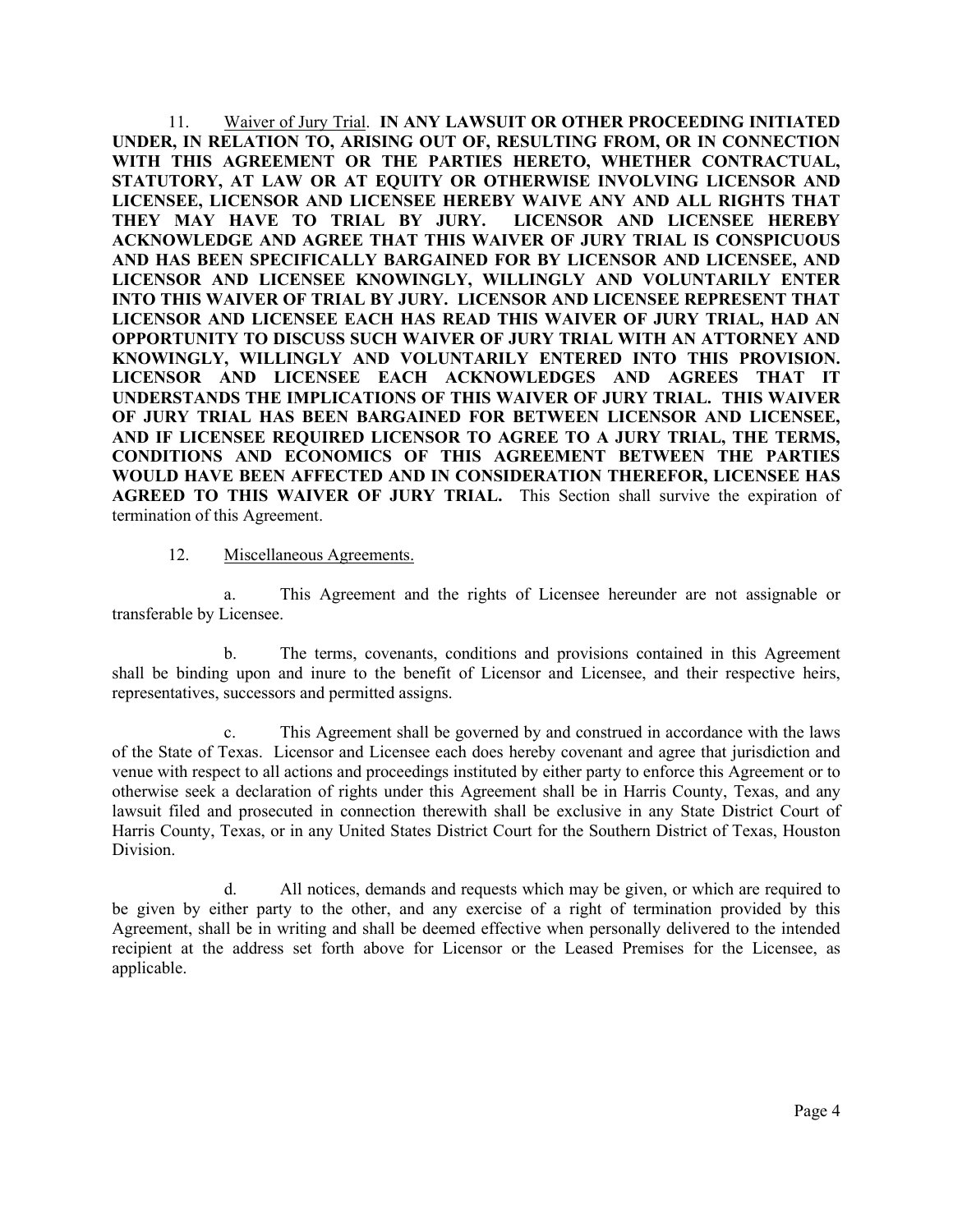## **SIGNER'S STATEMENT OF AWARENESS**

**LICENSEE HAS READ AND UNDERSTANDS THE FOREGOING WARNINGS, RELEASE, ASSUMPTION OF RISK, INCLUDING THE RISKS OF COVID 19 EXPOSURE, AND INDEMNITY AND HEREBY ACKNOWLEDGES AND AGREES THAT THIS AGREEMENT CONTAINS CERTAIN RELEASE AND INDEMNIFICATION OBLIGATIONS. LICENSEE ACKNOWLEDGES AND AGREES TO ABIDE BY ALL RULES AND REGULATIONS NOW IN EFFECT OR AS THEY MAY BE AMENDED, AS FURTHER DESCRIBED IN EXHIBIT A TO THIS LICENSE.**

**IN WITNESS WHEREOF**, Licensor and Licensee have caused this Agreement to be executed as of the date first set forth above.

### **LICENSOR:**

**LICENSEE:**

\_\_\_\_\_\_\_\_\_\_\_\_\_\_\_\_\_\_\_\_\_\_\_\_\_\_\_\_\_\_\_\_

**FSP PARK TEN LIMITED PARTNERSHIP** By: Hines Interests Limited

Partnership, its Property Manager

Brian Boswell **[Print Name]** General Property Manager, as Agent for Licensor

[Signature]